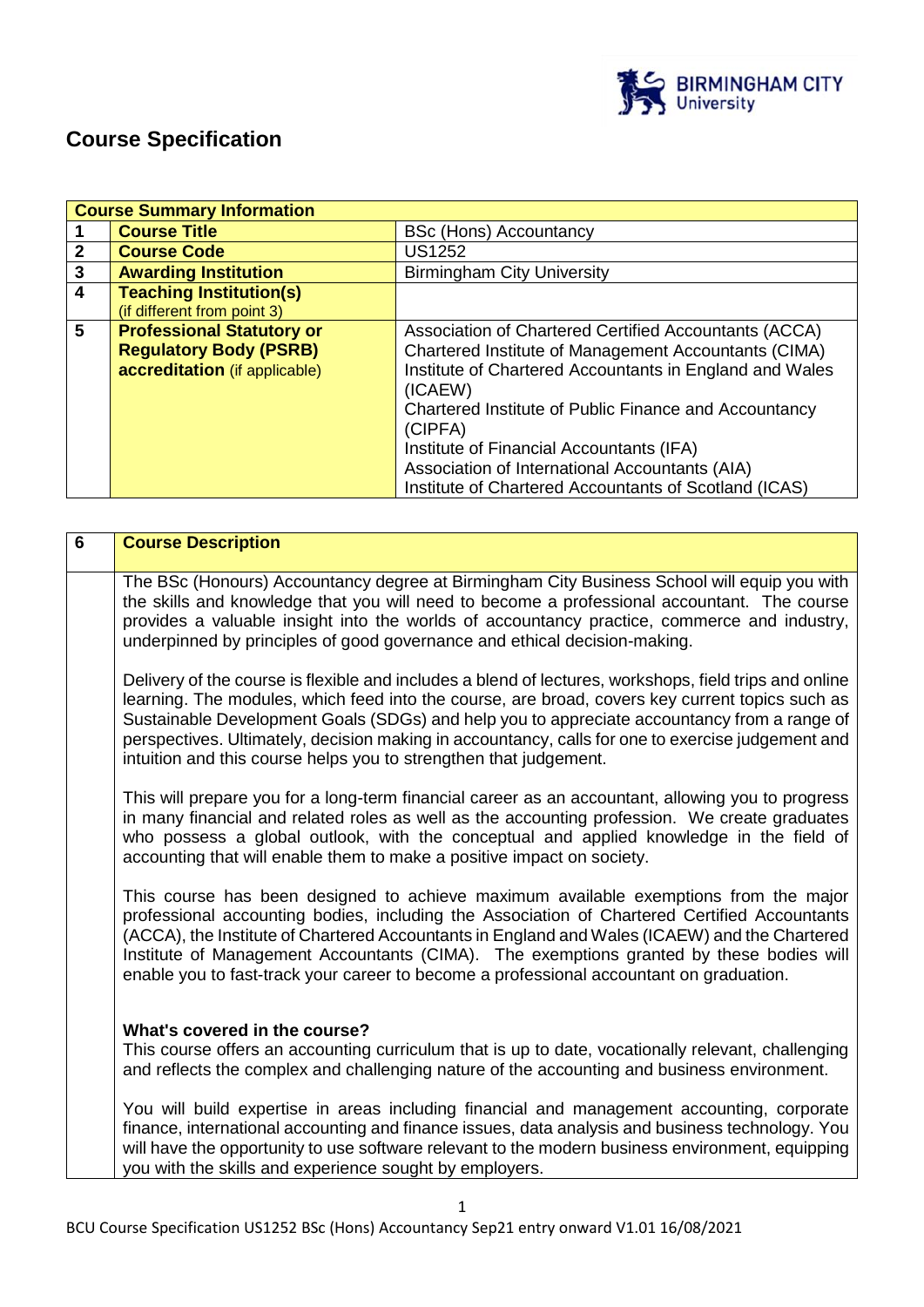

You will develop scholarly attributes, becoming an independent learner with the ability to critically evaluate data and evidence, draw reasoned conclusions and communicate effectively in a professional manner.

With our practice-based approach to teaching, you will learn from professionally qualified academics with direct experience of the industry, and research-active academics, whose research underpins and informs our approach to teaching.

To give you first-hand experience of working in the accounting sector, you will be actively supported and encouraged to undertake an additional professional placement year. This time spent in the industry will empower you to put your learning into practice and develop your commercial acumen and professional skills and is highly prized and sought after by graduate employers. Our students have worked for industry leading accountancy practices including PwC and EY, as well as for organisations such as the NHS, IBM and Vodafone.

The international focus of the course is derived through a variety of means including the study of international accounting standards, student body, the teaching team and the use of international teaching materials. Moreover, students can choose to spend a full semester studying their modules overseas at a partner institution.

This course shares a common first year with other accounting courses within the Business School, with full transferability between courses at the end of the first year.

| $\overline{7}$ | <b>Course Awards</b>                                                                    |              |                                  |  |
|----------------|-----------------------------------------------------------------------------------------|--------------|----------------------------------|--|
| 7a             | <b>Name of Final Award</b>                                                              | <b>Level</b> | <b>Credits</b><br><b>Awarded</b> |  |
|                | Bachelor of Science with Honours Accountancy                                            | Level 6      | 360                              |  |
|                | Bachelor of Science with Honours Accountancy with Professional<br><b>Placement Year</b> | Level 6      | 480                              |  |
| 7b             | <b>Exit Awards and Credits Awarded</b>                                                  |              |                                  |  |
|                | Certificate of Higher Education Accounting                                              | Level 4      | 120                              |  |
|                | Diploma of Higher Education Accounting                                                  | Level 5      | 240                              |  |
|                | <b>Bachelor of Science Accounting</b>                                                   | Level 6      | 300                              |  |
|                | Bachelor of Science Accountancy with Professional Placement<br>Year                     | Level 6      | 420                              |  |

| <b>Derogation from the University Regulations</b> |
|---------------------------------------------------|
| <b>None</b>                                       |

| 9                | <b>Delivery Patterns</b>                                                                      |             |         |               |  |
|------------------|-----------------------------------------------------------------------------------------------|-------------|---------|---------------|--|
|                  | <b>Location(s) of Study</b><br><b>Mode(s) of Study</b><br><b>Duration of Study</b><br>Code(s) |             |         |               |  |
| <b>Full Time</b> |                                                                                               | City Centre | 3 vears | <b>US1252</b> |  |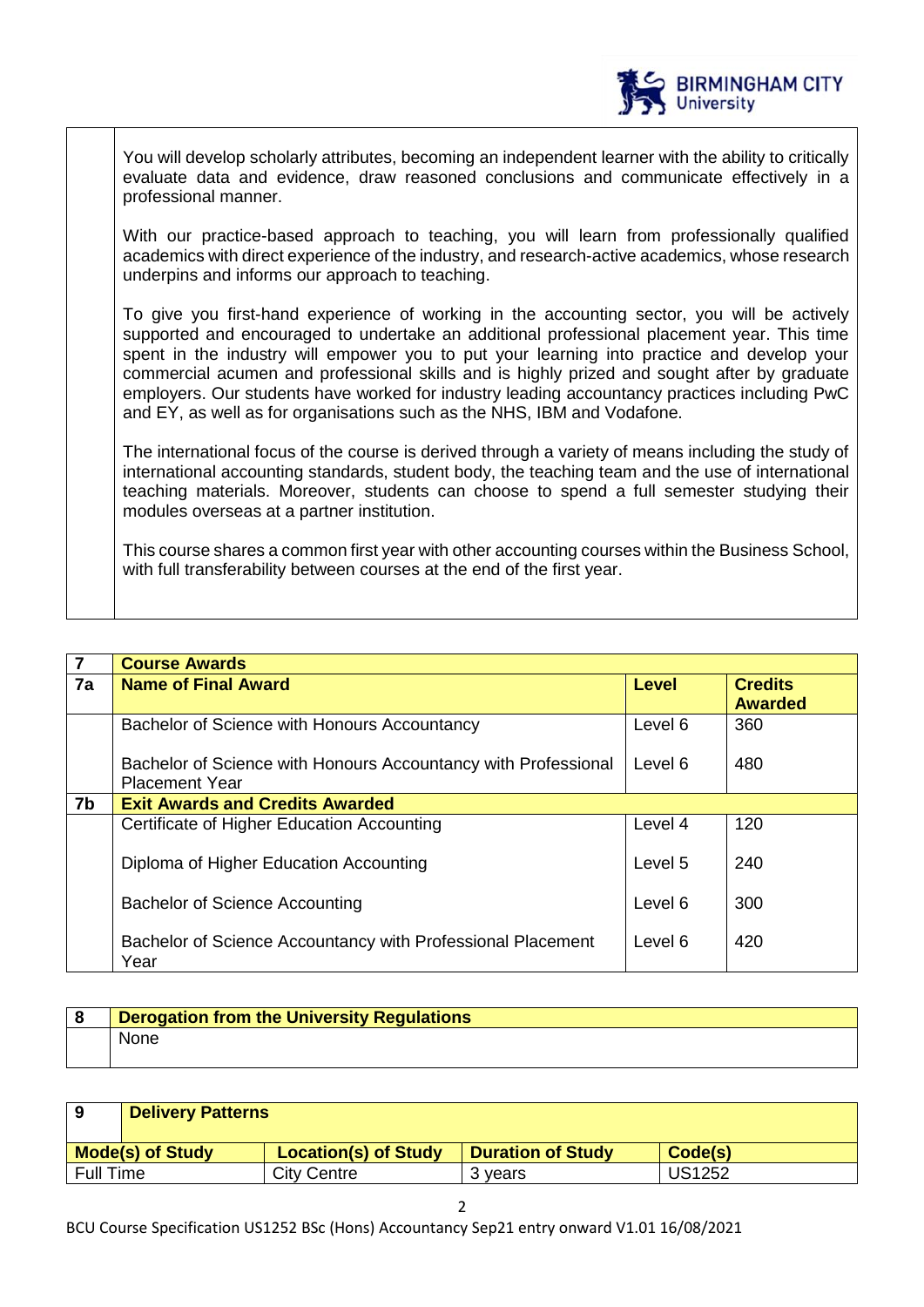

| Full Time with<br>Professional Placement   placement provider)<br>Year | City Centre (and | 4 years | <b>US1254</b> |
|------------------------------------------------------------------------|------------------|---------|---------------|
| Part Time                                                              | City Centre      | 5 years | <b>US1253</b> |

| 10 | <b>Entry Requirements</b>                                                                                                                                                                                                  |
|----|----------------------------------------------------------------------------------------------------------------------------------------------------------------------------------------------------------------------------|
|    | The admission requirements for this course are stated on the course page of the BCU website at<br>https://www.bcu.ac.uk/, or may be found by searching for the course entry profile located on the<br><b>UCAS</b> website. |

| $\overline{11}$ | <b>Course Learning Outcomes</b>                                                                                                              |
|-----------------|----------------------------------------------------------------------------------------------------------------------------------------------|
|                 | Knowledge and Understanding:                                                                                                                 |
|                 |                                                                                                                                              |
|                 | On successful completion of the BSc (Hons) Accountancy degree course you will be able to:                                                    |
| <b>K1</b>       | Discuss the contexts in which accounting operates, why accounting is valuable in these                                                       |
|                 | contexts, and analyse global issues relating to accounting.                                                                                  |
| K <sub>2</sub>  | Use both current and alternative technical language to describe practices of accounting.                                                     |
| K3              |                                                                                                                                              |
|                 | Record and summarise transactions and other economic events and prepare financial                                                            |
| K <sub>4</sub>  | statements complying with relevant UK and international reporting requirements.                                                              |
|                 | Analyse the operations of a business and perform financial analysis and projections, and                                                     |
|                 | possess an awareness of the contexts in which accounting data and information is processed                                                   |
|                 | and provided within a variety or organisational environments, and the relationships with other                                               |
| K <sub>5</sub>  | systems providing information in organisations.<br>Apply theories and empirical evidence concerning the operation and effects of accounting, |
|                 | and critically evaluate such theories and evidence.                                                                                          |
| K <sub>6</sub>  | Evaluate issues of financial management, risk and the operation of capital markets.                                                          |
|                 |                                                                                                                                              |
| <b>K7</b>       | Assess the need for individuals and organisations to manage responsibly and behave                                                           |
|                 | ethically in relation to social, cultural, economic and environmental issues.                                                                |
|                 | <b>Skills and Other Attributes:</b>                                                                                                          |
|                 | On successful completion of the BSc (Hons) Accountancy degree course, you will have                                                          |
|                 | acquired skills and abilities in the following areas:                                                                                        |
| T1              | Critical evaluation of arguments and evidence.                                                                                               |
| T <sub>2</sub>  | Independent and self-managed learning, as well as working with others.                                                                       |
| T <sub>3</sub>  | Location, extraction and analysis of data from multiple sources, including acknowledging and                                                 |
|                 | referencing sources, and evaluation of data drawing reasoned conclusions.                                                                    |
| <b>T4</b>       | Numeracy, including the processing and analysis of financial and other numerical data and                                                    |
|                 | the appreciation of statistical concepts.                                                                                                    |
| T <sub>5</sub>  | Professional communication, including presenting quantitative and qualitative information,                                                   |
|                 | together with analysis, argument and commentary, using oral and written means.                                                               |
| T <sub>6</sub>  | Using contemporary information and communication technology for the acquisition, analysis                                                    |
|                 | and communication of information.                                                                                                            |

| 12  | <b>Course Requirements</b> |
|-----|----------------------------|
| 12a | Level 4:                   |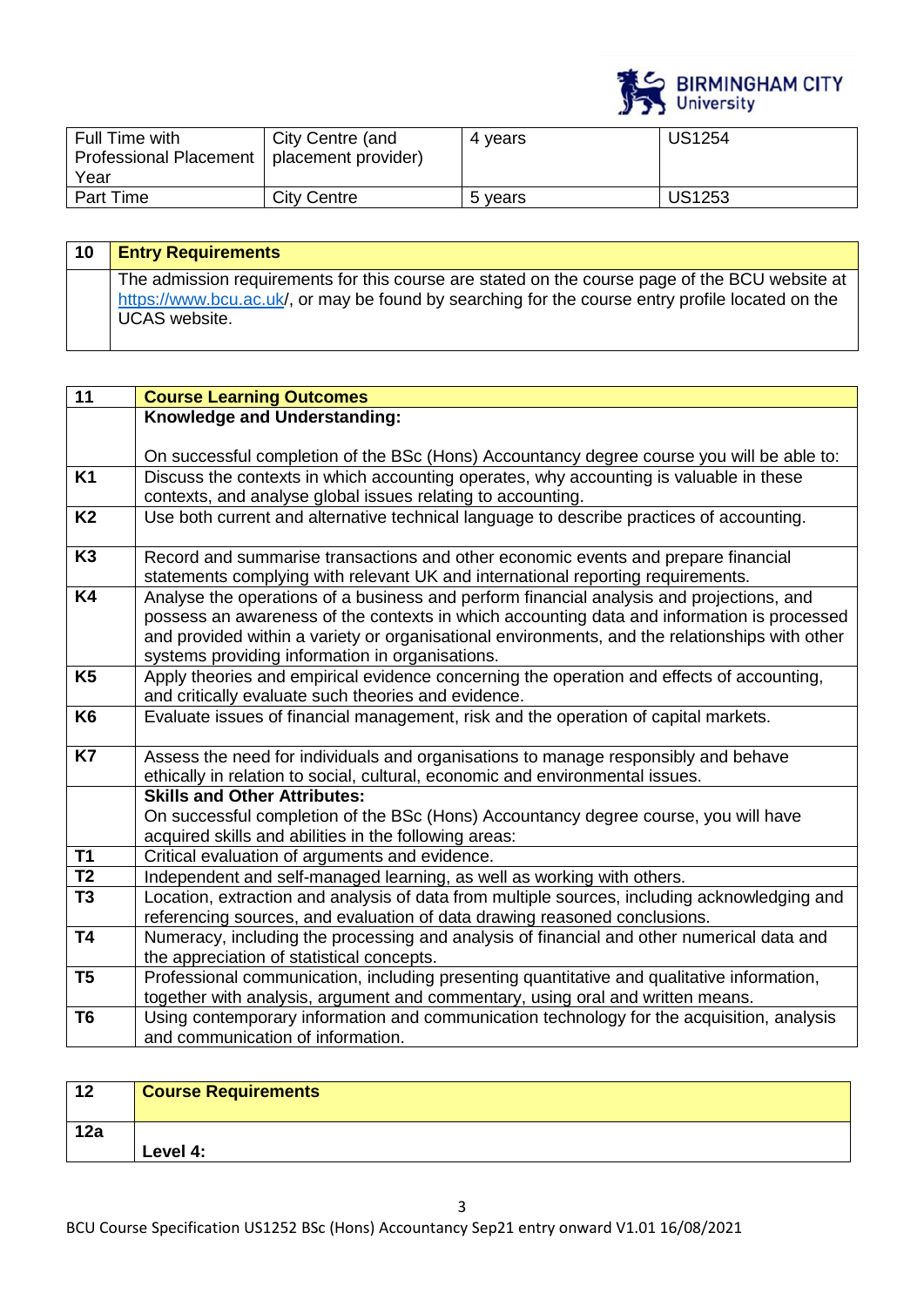

*In order to complete this course a student must successfully complete all the following CORE modules (totalling 120 credits):*

| <b>Module Code</b> | <b>Module Name</b>                            | <b>Credit Value</b> |
|--------------------|-----------------------------------------------|---------------------|
| <b>ACC4031</b>     | Governance, Ethics and Law                    | 20                  |
| <b>ACC4032</b>     | <b>Professional Development in Accounting</b> | 20                  |
| <b>QME4015</b>     | <b>Introduction to Economics and Finance</b>  | 20                  |
| ACC4033            | Introduction to Financial Accounting          | 20                  |
| <b>ACC4029</b>     | Introduction to Management Accounting         | 20                  |
| <b>FIN4008</b>     | Data Intelligence                             | 20                  |

#### **Level 5:**

*In order to complete this course a student must successfully complete all the following CORE modules (totalling 120 credits):*

| <b>Module Code</b> | <b>Module Name</b>                                  | <b>Credit Value</b> |
|--------------------|-----------------------------------------------------|---------------------|
| ACC5XXX            | <b>Financial Reporting</b>                          | 20                  |
| ACC5XXX            | <b>Management Accounting</b>                        | 20                  |
| FIN5XXX            | <b>Corporate Finance</b>                            | 20                  |
| ACC5XXX            | International Accounting and Finance Issues         | 20                  |
| ACC5XXX            | <b>Business Technology and the Finance Function</b> | 20                  |
| ACC5XXX            | <b>Principles of Taxation</b>                       | 20                  |

If you choose to study abroad for a semester you will substitute the BCU semester two modules with the equivalent of 60 credits of study from the host University course. If you are unable to cover all 60 credits with the host University modules you may need to choose and complete the 20 credit BCU Study Abroad option module ACC5XXX.

*In order to qualify for the award of BA (Hons) Accountancy with Professional Placement Year a student must successfully complete the following module:*

| <b>Module Code</b> | <b>Module Name</b>                 | <b>Credit Value</b> |
|--------------------|------------------------------------|---------------------|
| I PLA5XXX          | <b>Professional Placement Year</b> | 120                 |

**Level 6:**

*In order to complete this course a student must successfully complete all the following CORE modules (totalling 80 credits):*

| Module Code    | <b>Module Name</b>                     | <b>Credit Value</b> |
|----------------|----------------------------------------|---------------------|
| ACC6XXX        | <b>Advanced Financial Reporting</b>    | <b>20</b>           |
| ACC6XXX        | <b>Strategic Management Accounting</b> | 20                  |
| <b>FIN6XXX</b> | <b>Corporate Financial Strategy</b>    | 20                  |
| ACC6XXX        | <b>Audit and Assurance</b>             | 20                  |

*In order to complete this course a student must successfully complete at least 40 credits from the following indicative list of OPTIONAL modules.*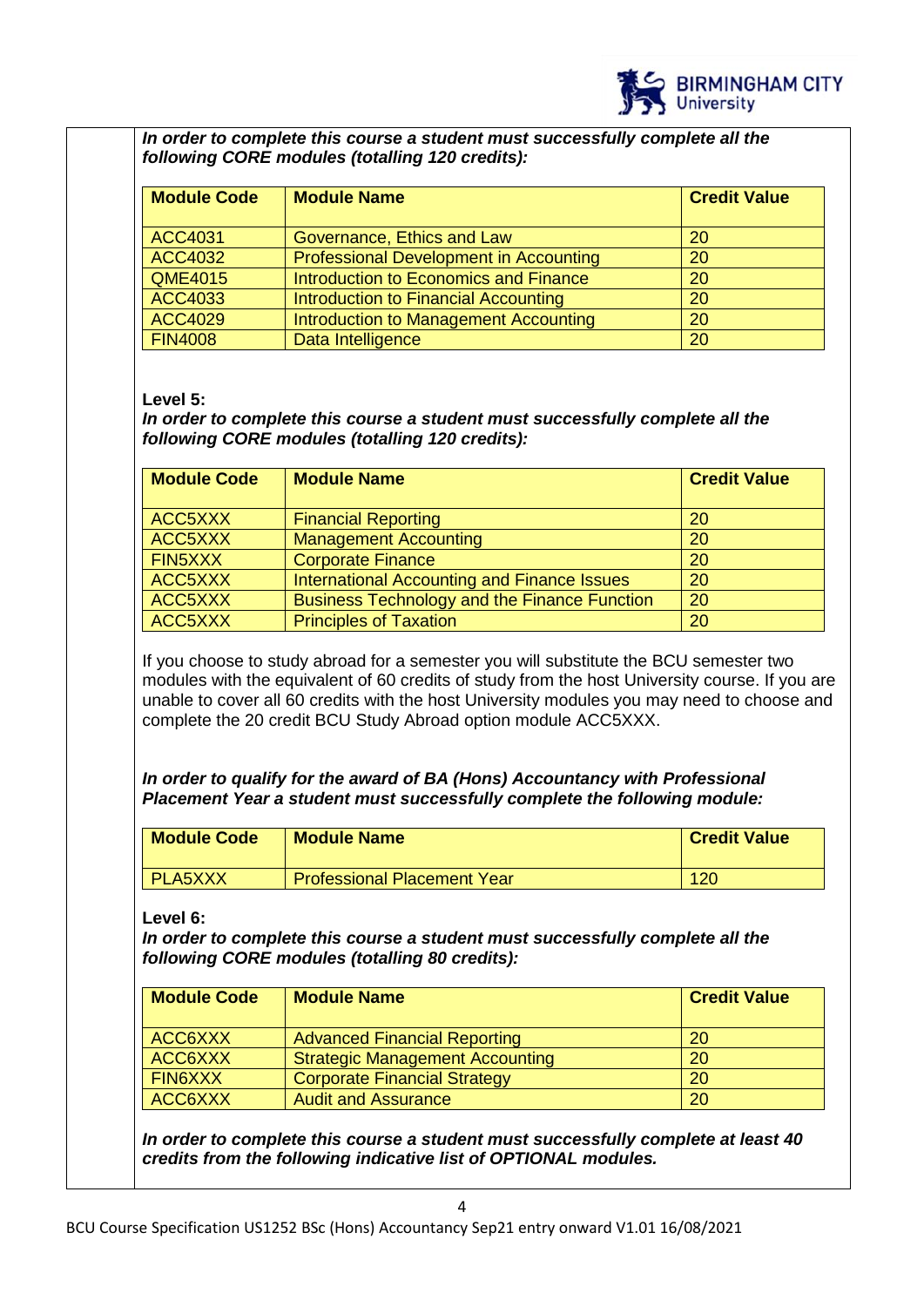

| <b>Module Code</b> | <b>Module Name</b>                                        | <b>Credit Value</b> |
|--------------------|-----------------------------------------------------------|---------------------|
| ACC6XXX            | <b>Project Management</b>                                 | 20                  |
| ACC6XXX            | <b>Tax Planning</b>                                       | 20                  |
| ACC6XXX            | <b>Strategic Group Accounting</b>                         | 20                  |
| ACC6XXX            | Principles of Not-For-Profit Accounting and<br>Governance | 20                  |
| BUS6XXX +          | Business Research Methodology and Practice +              | 20                  |
| <b>BUS6XXX</b>     | <b>Business Advice Project</b>                            | 20                  |
| <b>BUS6XXX</b>     | <b>Business Research Project (Major)</b>                  | 40                  |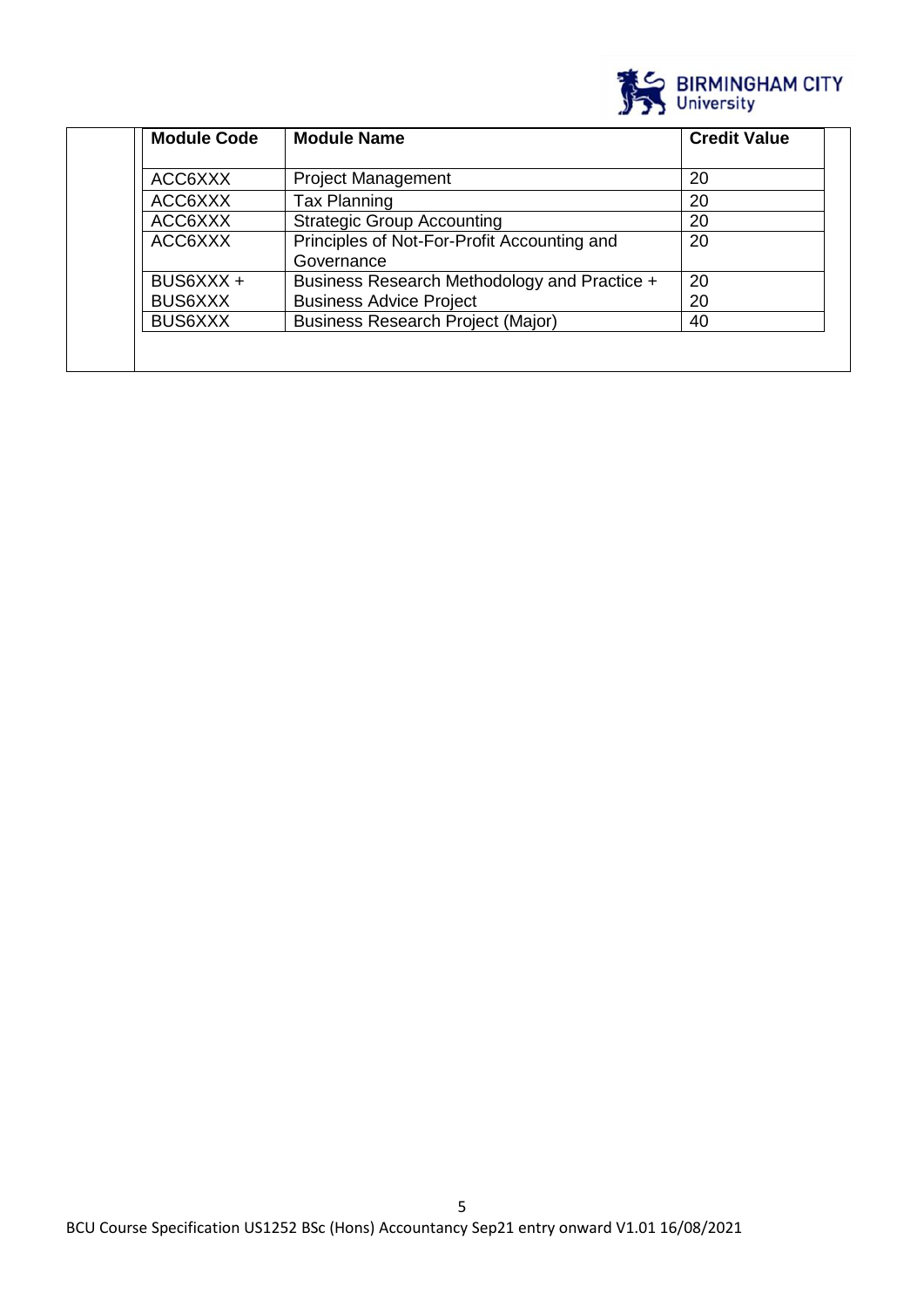

#### **12b Structure Diagram**

*Please note list of optional modules is indicative only. Students' choice will not be guaranteed for optional modules but a fair and transparent process will be adopted and shared with students.*

### **Full Time Course Structure**

#### **Level 4**

| <b>SEMESTER ONE</b>                                                   | <b>SEMESTER TWO</b>                                                  |
|-----------------------------------------------------------------------|----------------------------------------------------------------------|
| Core                                                                  | Core                                                                 |
| ACC4031 Governance, Ethics and Law (20)<br>credits)                   | <b>ACC4033</b> Introduction to Financial Accounting<br>(20 credits)  |
| <b>ACC4032 Professional Development in</b><br>Accounting (20 credits) | <b>ACC4029</b> Introduction to Management<br>Accounting (20 credits) |
| <b>QME4015</b> Introduction to Economics and Finance<br>(20 credits)  | <b>FIN4008</b> Data Intelligence (20 credits)                        |
|                                                                       |                                                                      |

### **Level 5**

| Core                                                                                                                                                  | Core                                                                                                                                                                                                            |
|-------------------------------------------------------------------------------------------------------------------------------------------------------|-----------------------------------------------------------------------------------------------------------------------------------------------------------------------------------------------------------------|
| <b>ACC5XXX</b> Financial Reporting (20 credits)<br><b>ACC5XXX</b> Management Accounting (20 credits)<br><b>FIN5XXX</b> Corporate Finance (20 credits) | <b>ACC5XXX</b> International Accounting and Finance<br>Issues (20 credits)<br><b>ACC5XXX</b> Principles of Taxation (20 credits)<br><b>ACC5XXX</b> Business Technology and the Finance<br>Function (20 credits) |
|                                                                                                                                                       | Optional<br><b>ACC5XXX</b> Study Abroad (20 credits) – only<br>available if studying a semester abroad (not<br>required if studying entire 60 credits abroad).                                                  |

### **Level 6**

| Core                                                                       | Core                                                                                  |
|----------------------------------------------------------------------------|---------------------------------------------------------------------------------------|
| <b>ACC6XXX</b> Advanced Financial Reporting (20)<br>credits)               | <b>FIN6XXX</b> Corporate Financial Strategy (20)<br>credits)                          |
| <b>ACC6XXX</b> Strategic Management Accounting (20)<br>credits)            | <b>ACC6XXX</b> Audit and Assurance (20 credits)                                       |
| Optional - 20 credits from:                                                | Optional – 20 credits from:                                                           |
| <b>ACC6XXX</b> Tax Planning (20 credits)                                   | <b>ACC6XXX Strategic Group Accounting (20)</b>                                        |
| <b>ACC6XXX</b> Project Management (20 credits)                             | credits)                                                                              |
| <b>BUS6XXX</b> Business Research Methodology and<br>Practice (20 credits)* | <b>ACC6XXX</b> Principles of Not-For-Profit Accounting<br>and Governance (20 credits) |
|                                                                            | <b>BUS6XXX</b> Business Advice Project                                                |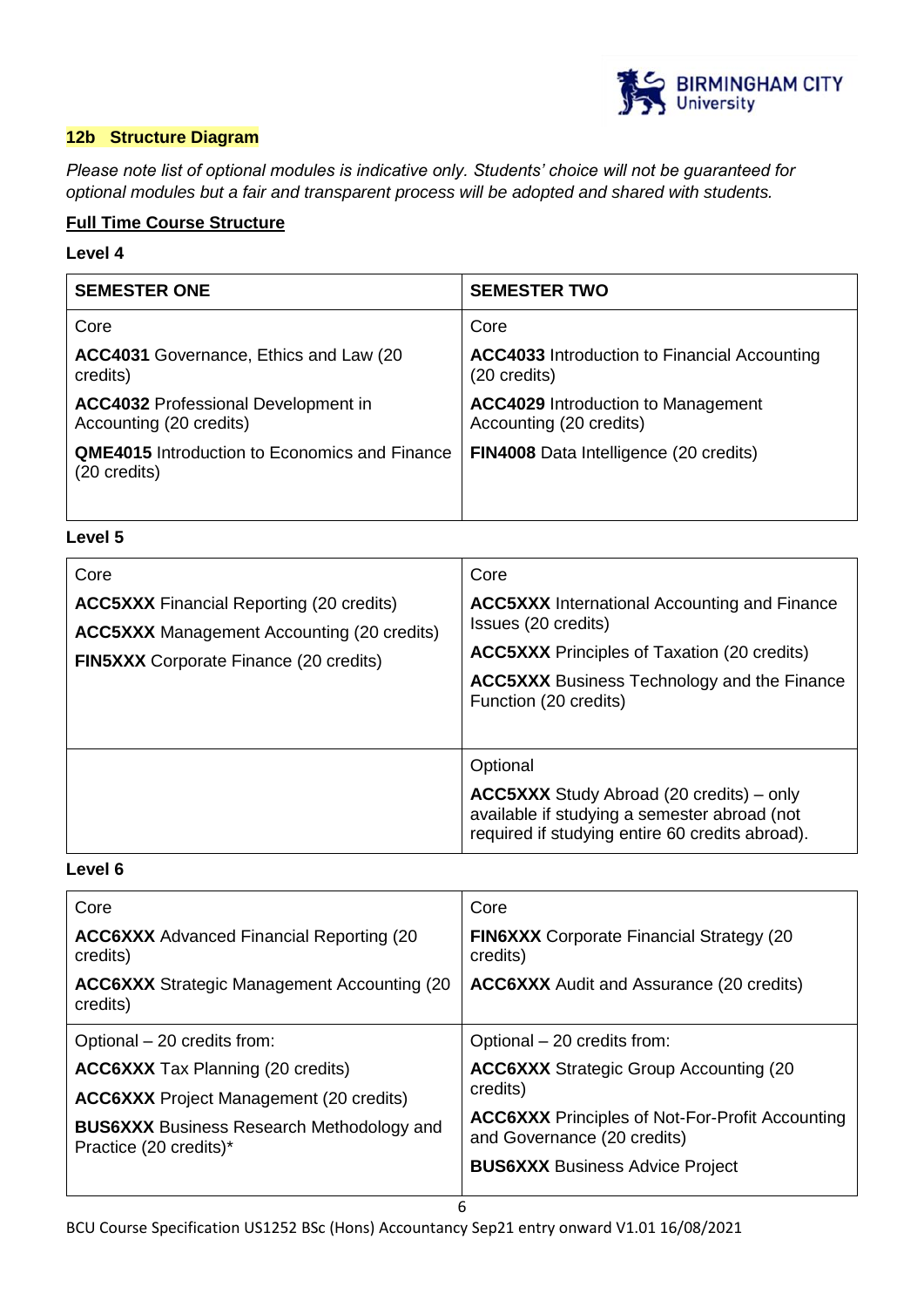

### Or Optional

### **BUS6XXX** Business Research Project (Major) (40 credits)

\*BUS6XXX Business Research Methodology and Practice is a prerequisite for BUS6XXX Business Advice Project

# **Full Time with Professional Placement Year Course Structure**

### **Level 4**

| <b>SEMESTER ONE</b>                                                   | <b>SEMESTER TWO</b>                                                  |
|-----------------------------------------------------------------------|----------------------------------------------------------------------|
| Core                                                                  | Core                                                                 |
| ACC4031 Governance, Ethics and Law (20)<br>credits)                   | <b>ACC4033</b> Introduction to Financial Accounting<br>(20 credits)  |
| <b>ACC4032 Professional Development in</b><br>Accounting (20 credits) | <b>ACC4029</b> Introduction to Management<br>Accounting (20 credits) |
| <b>QME4015</b> Introduction to Economics and Finance<br>(20 credits)  | <b>FIN4008</b> Data Intelligence (20 credits)                        |
|                                                                       |                                                                      |

### **Level 5**

| Core                                                                                                                                                  | Core                                                                                                                                                                                                            |
|-------------------------------------------------------------------------------------------------------------------------------------------------------|-----------------------------------------------------------------------------------------------------------------------------------------------------------------------------------------------------------------|
| <b>ACC5XXX</b> Financial Reporting (20 credits)<br><b>ACC5XXX</b> Management Accounting (20 credits)<br><b>FIN5XXX</b> Corporate Finance (20 credits) | <b>ACC5XXX</b> International Accounting and Finance<br>Issues (20 credits)<br><b>ACC5XXX</b> Principles of Taxation (20 credits)<br><b>ACC5XXX</b> Business Technology and the Finance<br>Function (20 credits) |
|                                                                                                                                                       | Optional<br><b>ACC5XXX</b> Study Abroad (20 credits) – only<br>available if studying a semester abroad (not<br>required if studying entire 60 credits abroad).                                                  |
| Core<br><b>PLA5XXX</b> Professional Placement Year (20<br>credits)                                                                                    |                                                                                                                                                                                                                 |

### **Level 6**

| Core                                                            | Core                                                        |
|-----------------------------------------------------------------|-------------------------------------------------------------|
| <b>ACC6XXX</b> Advanced Financial Reporting (20)<br>credits)    | <b>FIN6XXX</b> Corporate Financial Strategy (20<br>credits) |
| <b>ACC6XXX</b> Strategic Management Accounting (20)<br>credits) | <b>ACC6XXX</b> Audit and Assurance (20 credits)             |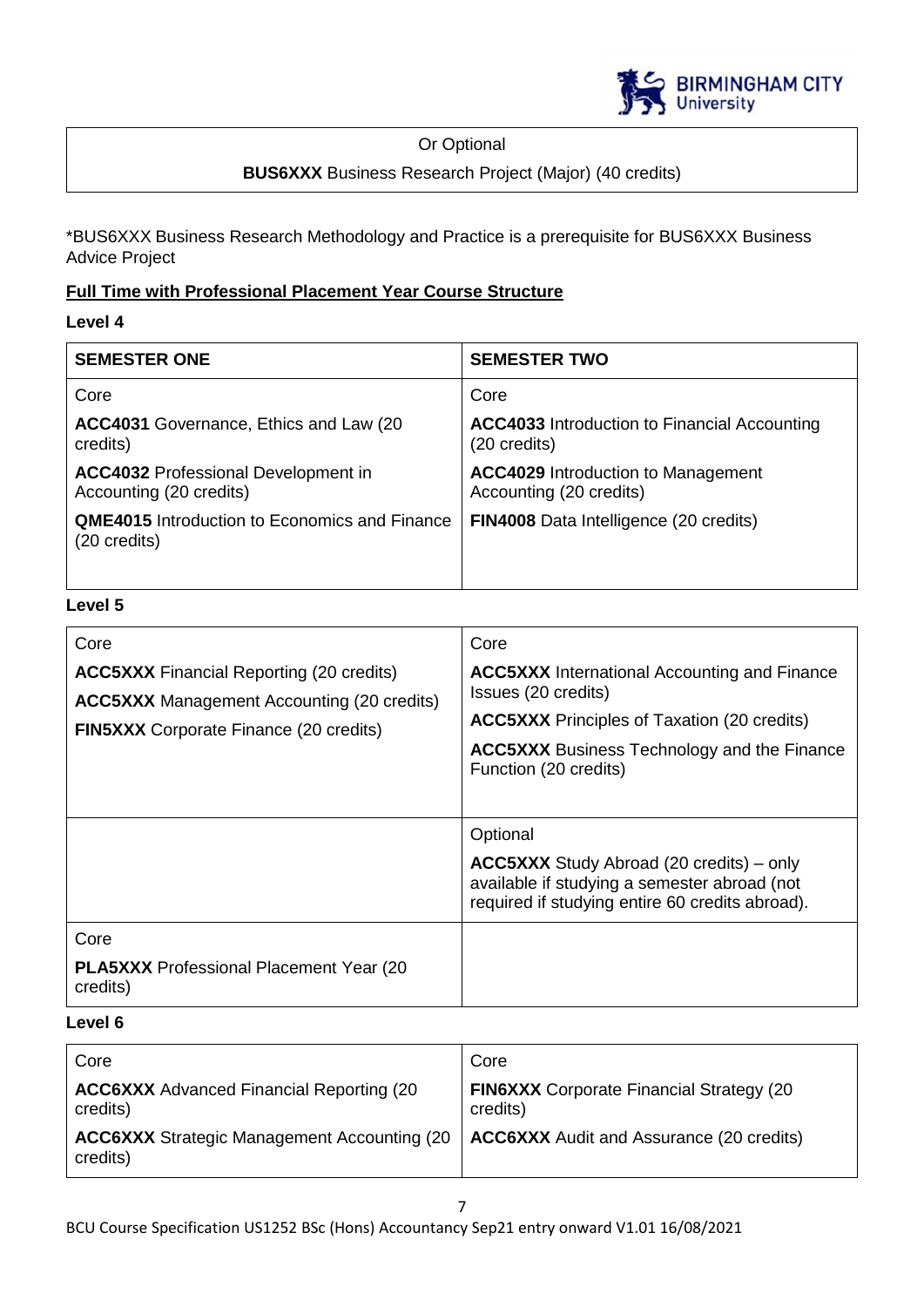

| Optional - 20 credits from:<br><b>ACC6XXX Tax Planning (20 credits)</b><br><b>ACC6XXX</b> Project Management (20 credits)<br><b>BUS6XXX</b> Business Research Methodology and<br>Practice (20 credits)* | Optional - 20 credits from:<br><b>ACC6XXX</b> Strategic Group Accounting (20<br>credits)<br><b>ACC6XXX</b> Principles of Not-For-Profit Accounting<br>and Governance (20 credits)<br><b>BUS6XXX</b> Business Advice Project |  |
|---------------------------------------------------------------------------------------------------------------------------------------------------------------------------------------------------------|-----------------------------------------------------------------------------------------------------------------------------------------------------------------------------------------------------------------------------|--|
|                                                                                                                                                                                                         |                                                                                                                                                                                                                             |  |
| Or Optional                                                                                                                                                                                             |                                                                                                                                                                                                                             |  |
| <b>BUS6XXX</b> Business Research Project (Major) (40 credits)                                                                                                                                           |                                                                                                                                                                                                                             |  |

### \*BUS6XXX Business Research Methodology and Practice is a prerequisite for BUS6XXX Business Advice Project

### **Part Time Course Structure**

### **Level 4 - Year 1**

| <b>SEMESTER ONE</b>                        | <b>SEMESTER TWO</b>                                 |
|--------------------------------------------|-----------------------------------------------------|
| Core:                                      | Core:                                               |
| ACC4031 Governance, Ethics and Law (20)    | <b>ACC4033</b> Introduction to Financial Accounting |
| credits)                                   | (20 credits)                                        |
| <b>ACC4032</b> Professional Development in | <b>ACC4029 Introduction to Management</b>           |
| Accounting (20 credits)                    | Accounting (20 credits)                             |

#### **Level 4/5 - Year 2**

| <b>QME4015</b> Introduction to Economics and Finance   FIN4008 Data Intelligence (20 credits)<br>$\vert$ (20 credits) | <b>ACC5XXX</b> International Accounting and Finance |
|-----------------------------------------------------------------------------------------------------------------------|-----------------------------------------------------|
| <b>ACC5XXX</b> Financial Reporting (20 credits)                                                                       | Issues (20 credits)                                 |

# **Level 5 - Year 3**

| Core:                                             | Core:                                                                       |
|---------------------------------------------------|-----------------------------------------------------------------------------|
| <b>ACC5XXX</b> Management Accounting (20 credits) | <b>ACC5XXX</b> Principles of Taxation (20 credits)                          |
| <b>FIN5XXX</b> Corporate Finance (20 credits)     | <b>ACC5XXX</b> Business Technology and the Finance<br>Function (20 credits) |

### **Level 6 - Year 4**

| Core:                                                       | Core:                                                                                                          |
|-------------------------------------------------------------|----------------------------------------------------------------------------------------------------------------|
| <b>ACC6XXX</b> Advanced Financial Reporting (20<br>credits) | <b>FIN6XXX</b> Corporate Financial Strategy (20<br>credits)<br><b>ACC6XXX</b> Audit and Assurance (20 credits) |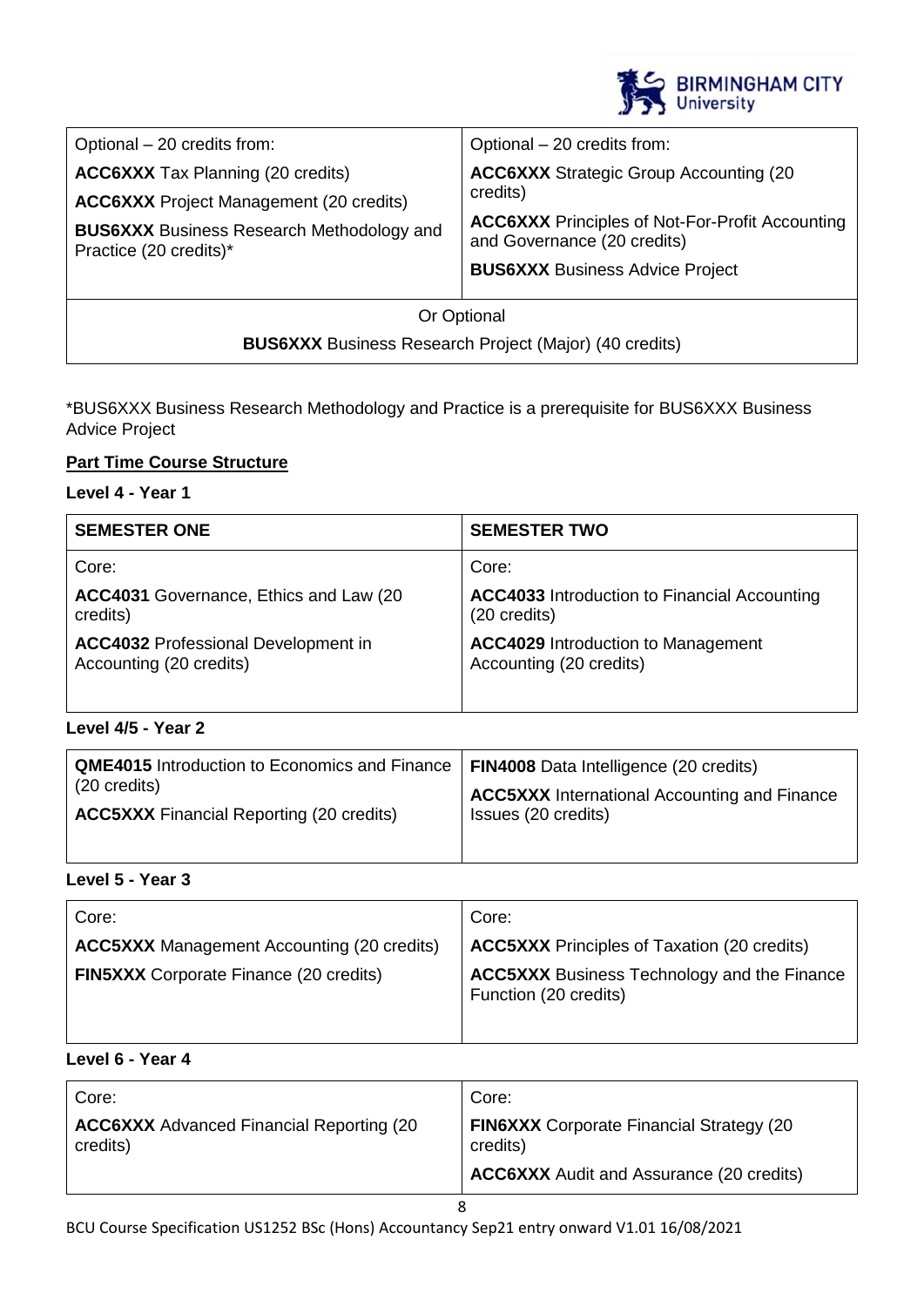

**ACC6XXX** Strategic Management Accounting (20 credits)

### **Level 6 - Year 5**

| Optional - 20 credits from:<br><b>ACC6XXX</b> Tax Planning (20 credits)<br><b>ACC6XXX</b> Project Management (20 credits)<br><b>BUS6XXX</b> Business Research Methodology and<br>Practice (20 credits)* | Optional - 20 credits from:<br><b>ACC6XXX Strategic Group Accounting (20)</b><br>credits)<br><b>ACC6XXX</b> Principles of Not-for-Profit Accounting<br>and Governance (20 credits)<br><b>BUS6XXX</b> Business Advice Project (20 credits)* |
|---------------------------------------------------------------------------------------------------------------------------------------------------------------------------------------------------------|--------------------------------------------------------------------------------------------------------------------------------------------------------------------------------------------------------------------------------------------|
| Or<br>Optional<br><b>BUS6XXX</b> Business Research Project (Major) (40 credits)                                                                                                                         |                                                                                                                                                                                                                                            |

\*\*BUS6XXX Business Research Methodology and Practice is a prerequisite for BUS6XXX Business Advice Project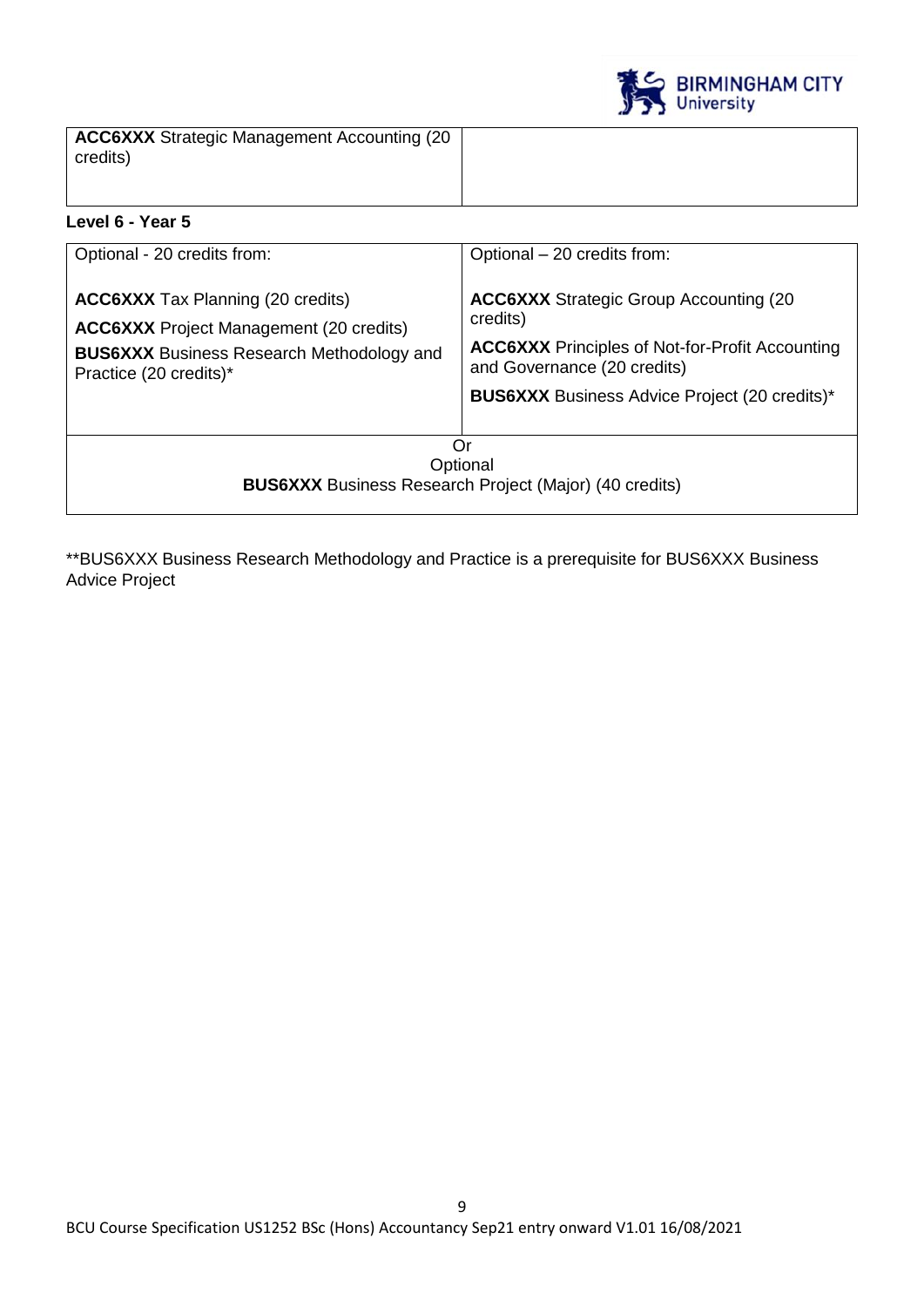

#### **13 Overall Student Workload and Balance of Assessment**

Overall student *workload* consists of class contact hours, independent learning and assessment activity, with each credit taken equating to a total study time of around 10 hours. While actual contact hours may depend on the optional modules selected, the following information gives an indication of how much time students will need to allocate to different activities at each level of the course.

- *Scheduled Learning* includes lectures, practical classes and workshops, contact time specified in timetable
- *Directed Learning* includes placements, work-based learning, external visits, on-line activity, Graduate+, peer learning
- *Private Study* includes preparation for exams

The *balance of assessment* by mode of assessment (e.g. coursework, exam and in-person) depends to some extent on the optional modules chosen by students. The approximate percentage of the course assessed by coursework, exam and in-person is shown below.

#### **Level 4**

#### **Workload**

#### **18% time spent in timetabled teaching and learning activity**

| <b>Activity</b>    | <b>Number of Hours</b>            |
|--------------------|-----------------------------------|
| Scheduled Learning | 216 (9 hours per week x 24 weeks) |
| Directed Learning  | 360                               |
| Private Study      | 624                               |
| <b>Total Hours</b> | 1200                              |

#### **Balance of Assessment**

| <b>Assessment Mode</b> | Percentage |
|------------------------|------------|
| Coursework             | 23%        |
| Exam                   | 57%        |
| In-Person              | 20%        |

#### **Level 5**

#### **Workload**

#### **18% time spent in timetabled teaching and learning activity**

| <b>Activity</b>      | <b>Number of Hours</b>            |
|----------------------|-----------------------------------|
| Scheduled Learning   | 216 (9 hours per week x 24 weeks) |
| Directed Learning    | 360                               |
| <b>Private Study</b> | 624                               |
| <b>Total Hours</b>   | 1200                              |

#### **Balance of Assessment**

| <b>Assessment Mode</b> | Percentage |
|------------------------|------------|
| Coursework             | 34%        |
| Exam                   | 58%        |
| In-Person              | 8%         |